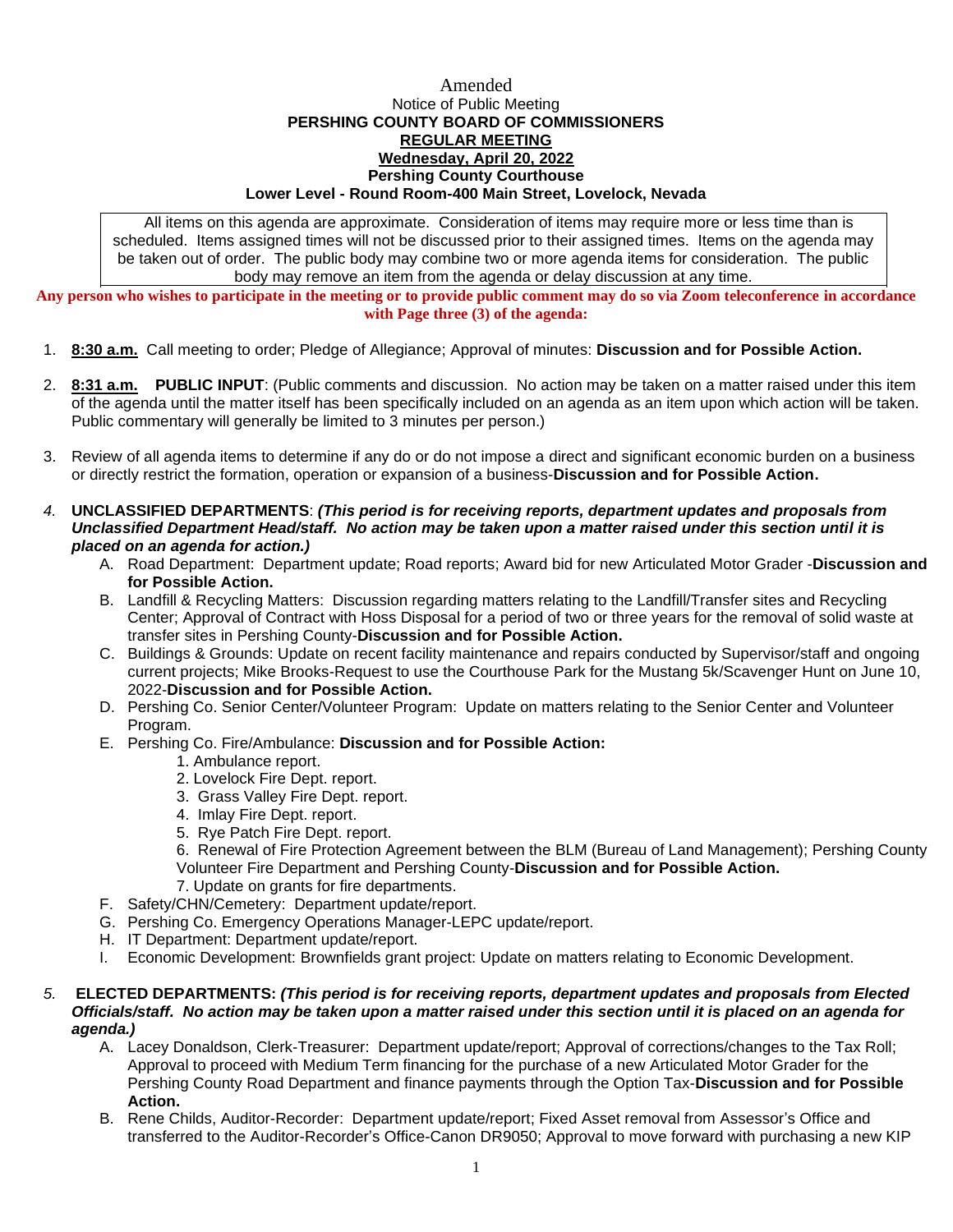7172 Series Map Copier due to current KIP copier is malfunctioning and parts are not available, cost not to exceed \$25,000.00 and funding is in the Recorder-Auditor's FY2022-2023 Budget-**Discussion and for Possible Action.**

- C. Laureen Basso-Cerini, Assessor: Department update/report; Devnet Contract-August 1, 2022 through July 31, 2023 in the amount of \$71,670.92; August 1, 2023 through July 31, 2024-\$74,220.01; August 1, 2024 through July 31, 2025-\$74,267.29; August 1, 2025 through July 31, 2026-\$79,041.54; August 1, 2026 through July 31, 2027- \$79,088.82; Seven Troughs Distillery Lease: Discussion regarding taxes on parcel 001-131-07 and 001-131-02 owned by Pershing County; Determination of Landfill Assessments on 29 parcels-**Discussion and for Possible Action.**
- D. Bryce Shields, District Attorney: Department update/report.
- E. Judge Karen Stephens, Justice Court: Department update/report; Approval of a Resolution setting compensation for Judge Karen Stephens for Indigent Defense Court Arraignments on weekends-**Discussion and for Possible Action.**
- F. Jerry Allen, Sheriff's Dept.: Department update/report.
- 6. Grass Valley Advisory Board: Update on matters relating to the Grass Valley area.
- 7. Approval for revisions to the Option Tax Resolution to provide a funding source for the Pershing County Road Department-**Discussion and for Possible Action.**
- 8. Mustang Youth Team: Presentation on the benefits of a smoke free playground and request the Commissioner's adopt a policy for a smoke free playground at the Courthouse Park-**Discussion and for Possible Action.**
- 9. Derby Field Airport: Update on matters relating to the Derby Field Airport.
- 10. Lovelock Valley Weed District: Amendment to Resolution dated October 20, 1969, to determine the Lovelock Weed District boundaries as established when the Lovelock Valley Weed District was created in 1970-**Discussion and for Possible Action.**
- 11. Board Appointments/Resignations: Museum Board; Library Board; Cemetery Board; Senior Center Advisory Board; Solid Waste Management & Recycling Board; Volunteer Advisory Board; Planning Commission-**Discussion and for Possible Action.**
- 12. **10:00 a.m.** PLANNING & BUILDING DEPARTMENT/IMLAY WATER SYSTEM MATTERS/PERSHING ELECTRICAL:
	- A. Department written update/report.
	- B. Review and approval of a Resolution recognizing the need for funding for the Imlay Water System repairs and upgrades and, approve staff to submit an application to the Clean Water State Revolving Fund, and designate two individuals as authorized representatives for the contract-**Discussion and for Possible Action.**
- 13. Pershing County Health Officer-Discussion regarding increasing compensation-**Discussion and for Possible Action.**
- 14. Update from Emergency Management relating to the COVID-19; List of proposed projects, prioritizing and changing/amending the projects for allocation of the Covid-19 American Rescue Plan funding for Pershing County in the amount of \$1,306,252.00-**Discussion and for Possible Action.**
- 15. Litigation Meeting.
- 16. Report from Legal Counsel.
- 17. Report from Administrative Assistant/HR Rep.-County Commissioner's Office; Set date for Department Head Meeting; set meeting date to be held in Imlay; Discussion regarding appointing alternates for various boards-**Discussion and for Possible Action.**
- 18. Items for future agendas- **Discussion and for Possible Action.**
- 19. Correspondence.

## 20. **Matters of the Board for Discussion.**

Board Member reports. Board Liaison reports. (Nevada Works, Safety, Hospital Board, Emergency Management, Cemetery, Recreation Board, WNDD, Pe. Co. Economic Dev./, Community Center, Airport Advisory Board; Museum Advisory Board, Library Board, Senior Center Advisory Board, Central Nevada Water Authority, Planning Board, Broadband